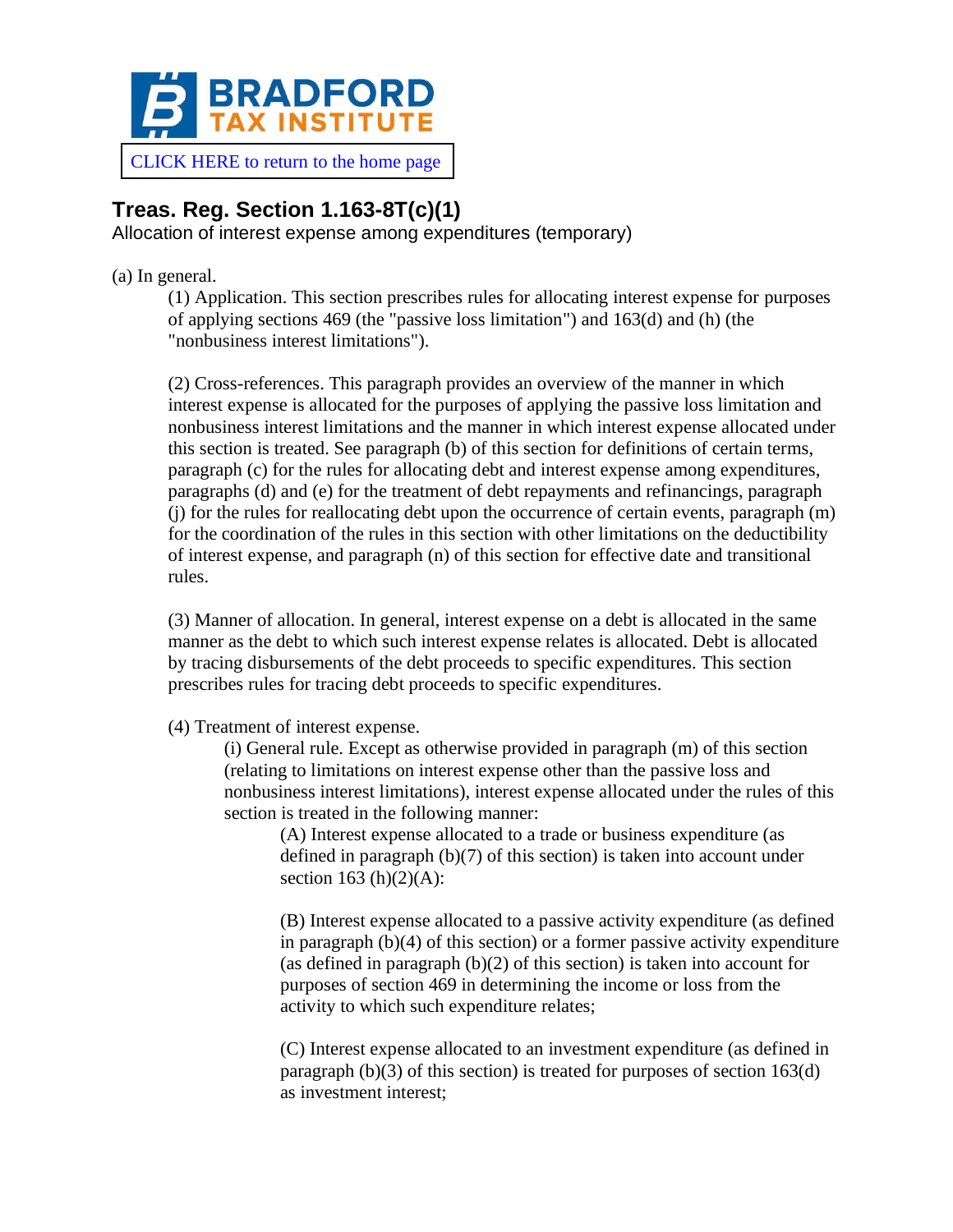(D) Interest expense allocated to a personal expenditure (as defined in paragraph (b)(5) of this section) is treated for purposes of section 163(h) as personal interest; and

(E) Interest expense allocated to a portfolio expenditure (as defined in paragraph (b)(6) of this section) is treated for purposes of section  $469(e)(2)(B)(ii)$  as interest expense described in section  $469(e)(1)(A)(i)(III).$ 

(ii) Examples. The following examples illustrate the application of this paragraph  $(a)(4)$ :

Example (1). Taxpayer A, an individual, incurs interest expense allocated under the rules of this section to the following expenditures: \$6,000 Passive activity expenditure

\$4,000 Personal expenditure

The \$6,000 interest expense allocated to the passive activity expenditure is taken into account for purposes of section 469 in computing A's income or loss from the activity to which such interest relates. Pursuant to section 163(h), A may not deduct the \$4,000 interest expense allocated to the personal expenditure (except to the extent such interest is qualified residence interest, within the meaning of section  $163(h)(3)$ ).

Example (2).

(i) Corporation M, a closely held C corporation (within the meaning of section  $469(i)(1)$ ) has \$10,000 of interest expense for a taxable year. Under the rules of this section, M's interest expense is allocated to the following expenditures: \$2,000 Passive activity expenditure

\$3,000 Portfolio expenditure

\$5,000 Other expenditures

(ii) Under section  $163(d)(3)(D)$  and this paragraph (a)(4), the \$2,000 interest expense allocated to the passive activity expenditure is taken into account in computing M's passive activity loss for the taxable year, but, pursuant to section  $469(e)(1)$  and this paragraph (a)(4), the interest expense allocated to the portfolio expenditure and the other expenditures is not taken into account for such purposes.

(iii) Since M is a closely held C corporation, its passive activity loss is allowable under section  $469(e)(2)(A)$  as a deduction from net active income. Under section  $469(e)(2)(B)$  and this paragraph (a)(4), the \$5,000 interest expense allocated to other expenditures is taken into account in computing M's net active income, but the interest expense allocated to the passive activity expenditure and the portfolio expenditure is not taken into account for such purposes.

(iv) Since M is a corporation, the \$3,000 interest expense allocated to the portfolio expenditure is allowable without regard to section 163(d). If M were an individual, however, the interest expense allocated to the portfolio expenditure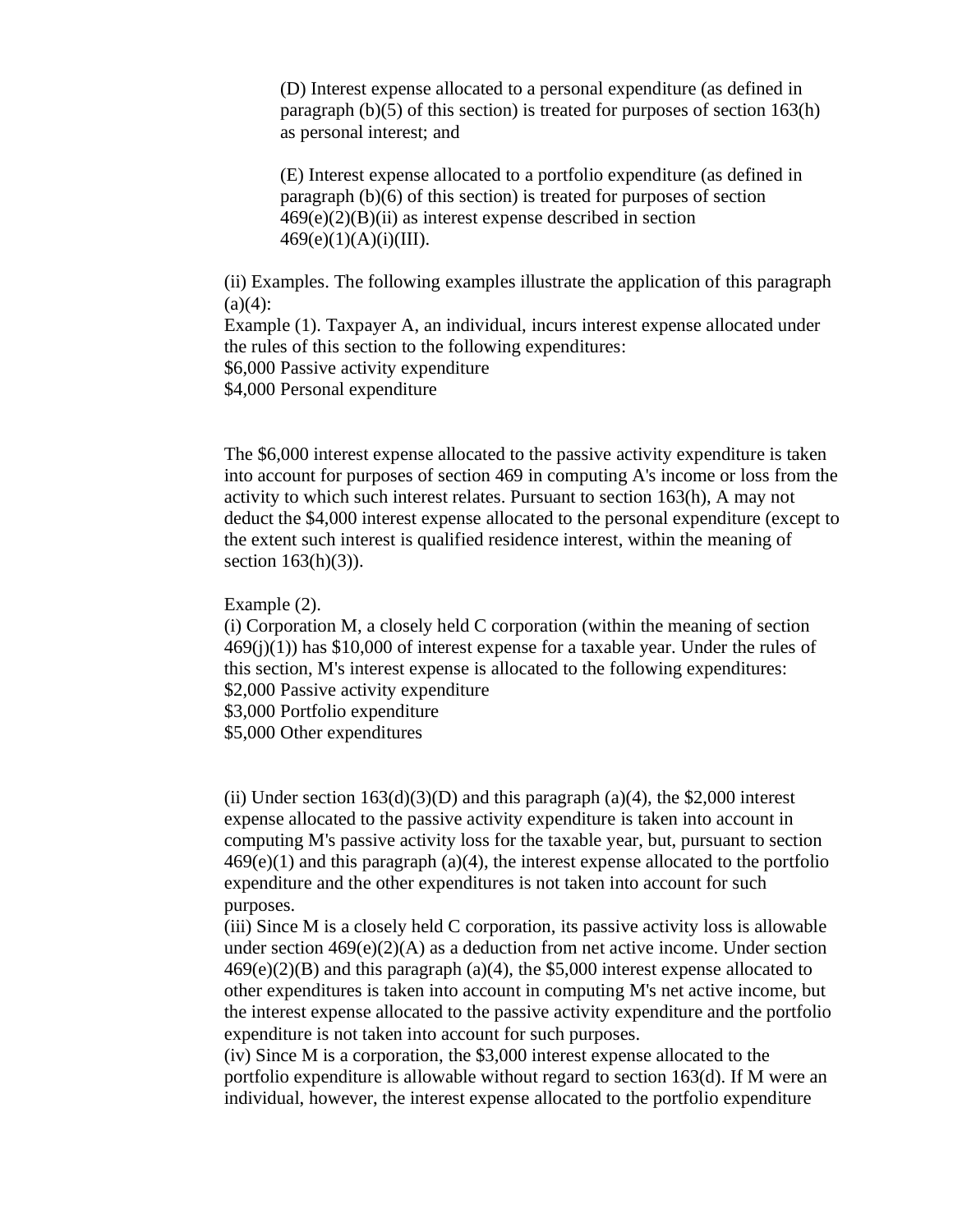would be treated as investment interest for purposes of applying the limitation of section 163(d).

(b) Definitions. For purposes of this section-

(1) "Former passive activity" means an activity described in section 469(f)(3), but only if an unused deduction or credit (within the meaning of section  $469(f)(1)(A)$  or (B)) is allocable to the activity under section 469(b) for the taxable year.

(2) "Former passive activity expenditure" means an expenditure that is taken into account under section 469 in computing the income or loss from a former passive activity of the taxpayer or an expenditure (including an expenditure properly chargeable to capital account) that would be so taken into account if such expenditure were otherwise deductible.

(3) "Investment expenditure" means an expenditure (other than a passive activity expenditure) properly chargeable to capital account with respect to property held for investment (within the meaning of section  $163(d)(5)(A)$ ) or an expenditure in connection with the holding of such property.

(4) "Passive activity expenditure" means an expenditure that is taken into account under section 469 in computing income or loss from a passive activity of the taxpayer or an expenditure (including an expenditure properly chargeable to capital account) that would be so taken into account if such expenditure were otherwise deductible. For purposes of this section, the term passive activity expenditure does not include any expenditure with respect to any low-income housing project in any taxable year in which any benefit is allowed with respect to such project under section 502 of the Tax Reform Act of 1986.

(5) "Personal expenditure" means an expenditure that is not a trade or business expenditure, a passive activity expenditure, or an investment expenditure.

(6) "Portfolio expenditure" means an investment expenditure properly chargeable to capital account with respect to property producing income of a type described in section  $469(e)(1)(A)$  or an investment expenditure for an expense clearly and directly allocable to such income.

(7) "Trade or business expenditure" means an expenditure (other than a passive activity expenditure or an investment expenditure) in connection with the conduct of any trade or business other than the trade or business of performing services as an employee.

(c) Allocation of debt and interest expense.

(1) Allocation in accordance with use of proceeds. Debt is allocated to expenditures in accordance with the use of the debt proceeds and, except as provided in paragraph (m) of this section, interest expense accruing on a debt during any period is allocated to expenditures in the same manner as the debt is allocated from time to time during such period. Except as provided in paragraph (m) of this section, debt proceeds and related interest expense are allocated solely by reference to the use of such proceeds, and the allocation is not affected by the use of an interest in any property to secure the repayment of such debt or interest. The following example illustrates the principles of this paragraph  $(c)(1)$ :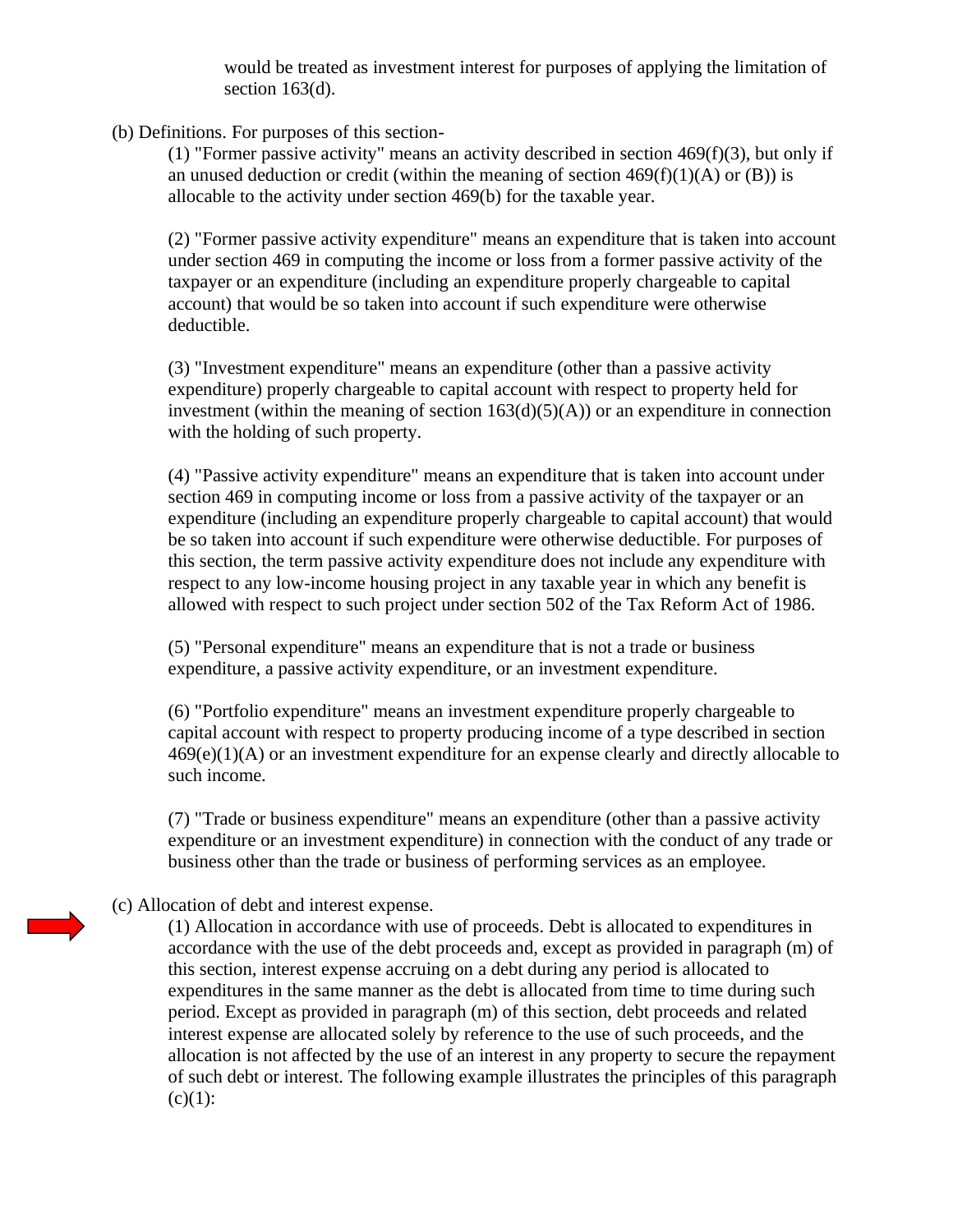Example. Taxpayer A, an individual, pledges corporate stock held for investment as security for a loan and uses the debt proceeds to purchase an automobile for personal use. Interest expense accruing on the debt is allocated to the personal expenditure to purchase the automobile even though the debt is secured by investment property.

## (2) Allocation period.

(i) Allocation of debt. Debt is allocated to an expenditure for the period beginning on the date the proceeds of the debt are used or treated as used under the rules of this section to make the expenditure and ending on the earlier of-

(A) The date the debt is repaid; or

(B) The date the debt is reallocated in accordance with the rules in paragraphs (c)(4) and (j) of this section.

## (ii) Allocation of interest expense.

(A) In general. Except as otherwise provided in paragraph (m) of this section, interest expense accruing on a debt for any period is allocated in the same manner as the debt is allocated from time to time, regardless of when the interest is paid.

(B) Effect of compounding. Accrued interest is treated as a debt until it is paid and any interest accruing on unpaid interest is allocated in the same manner as the unpaid interest is allocated. For the taxable year in which a debt is reallocated under the rules in paragraphs  $(c)(4)$  and  $(i)$  of this section, however, compound interest accruing on such debt (other than compound interest accruing on interest that accrued before the beginning of the year) may be allocated between the original expenditure and the new expenditure on a straight-line basis (i.e., by allocating an equal amount of such interest expense to each day during the taxable year). In addition, a taxpayer may treat a year as consisting of 12 30-day months for purposes of allocating interest on a straight-line basis.

(C) Accrual of interest expense. For purposes of this paragraph (c)(2)(ii), the amount of interest expense that accrues during any period is determined by taking into account relevant provisions of the loan agreement and any applicable law such as sections 163(e), 483, and 1271 through 1275.

(iii) Examples. The following examples illustrate the principles of this paragraph  $(c)(2)$ :

## Example (1).

(i) On January 1, taxpayer B, a calendar year taxpayer, borrows \$1,000 at an interest rate of 11 percent, compounded semiannually. B immediately uses the debt proceeds to purchase an investment security. On July 1, B sells the investment security for \$1,000 and uses the sales proceeds to make a passive activity expenditure. On December 31, B pays accrued interest on the \$1,000 debt for the entire year.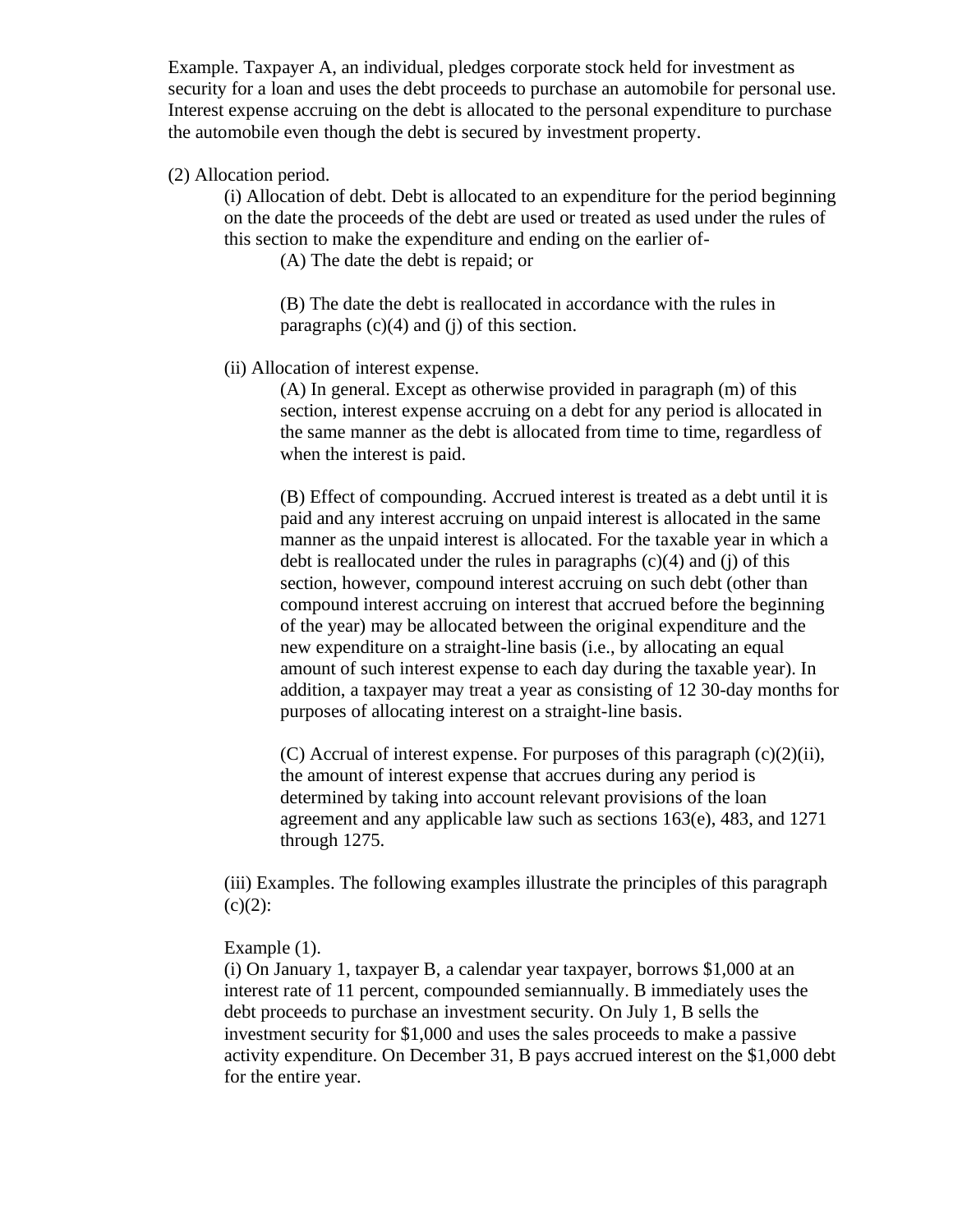(ii) Under this paragraph  $(c)(2)$  and paragraph (j) of this section, the \$1,000 debt is allocated to the investment expenditure for the period from January 1 through June 30, and to the passive activity expenditure from July 1 through December 31. Interest expense accruing on the \$1,000 debt is allocated in accordance with the allocation of the debt from time to time during the year even though the debt was allocated to the passive activity expenditure on the date the interest was paid. Thus, the \$55 interest expense for the period from January 1 through June 30 is allocated to the investment expenditure. In addition, during the period from July 1 through December 31, the interest expense allocated to the investment expenditure is a debt, the proceeds of which are treated as used to make an investment expenditure. Accordingly, an additional \$3 of interest expense for the period from July 1 through December 31 (\$55  $\times$  .055) is allocated to the investment expenditure. The remaining \$55 of interest expense for the period from July 1 through December 31 ( $$1,000 \times .055$ ) is allocated to the passive activity expenditure.

(iii) Alternatively, under the rule in paragraph  $(c)(2)(ii)(B)$  of this section, B may allocate the interest expense on a straight-line basis and may also treat the year as consisting of 12 30-day months for this purpose. In that case, \$56.50 of interest expense (180/360 x \$113) would be allocated to the investment expenditure and the remaining \$56.50 of interest expense would be allocated to the passive activity expenditure.

Example (2). On January 1, 1988, taxpayer C borrows \$10,000 at an interest rate of 11 percent, compounded annually. All interest and principal on the debt is payable in a lump sum on December 31, 1992. C immediately uses the debt proceeds to make a passive activity expenditure. C materially participates in the activity in 1990, 1991, and 1992. Therefore, under paragraphs  $(c)(2)(i)$  and  $(i)$  of this section, the debt is allocated to a passive activity expenditure from January 1, 1988, through December 31, 1989, and to a former passive activity expenditure from January 1, 1990, through December 31, 1992. In accordance with the loan agreement (and consistent with  $\S1.1272-1(d)(1)$  of the proposed regulations), interest expense accruing during any period is determined on the basis of annual compounding. Accordingly, the interest expense on the debt is allocated as follows:

| Year | Amount                          | Expenditure      |                         |
|------|---------------------------------|------------------|-------------------------|
| 1988 | $$10,000 \times .11$ \$1,100    | Passive activity |                         |
| 1989 | $11,100 \times .11$ 1,221       | Passive activity |                         |
| 1990 | $12,321 \times .11 = 1,355$     |                  |                         |
|      | $1,355 \times 2,321/12,321$ 255 | Passive activity |                         |
|      | $1,355 \times 10,000/12,321$    | 1,1001,355       | Former passive activity |
| 1991 | $13,676 \times .11 = 1,504$     |                  |                         |
|      | $1,504 \times 2,576/13,676$ 283 | Passive activity |                         |
|      | $1,504 \times 11,100/13,676$    | 1,2211,504       | Former passive activity |
| 1992 | $15,180 \times .11 = 1,670$     |                  |                         |
|      | $1,670 \times 2,859/15,180$ 315 | Passive activity |                         |
|      | $1,670 \times 12,321/15,180$    | 1,3551,670       | Former passive activity |

(3) Allocation of debt; proceeds not disbursed to borrower.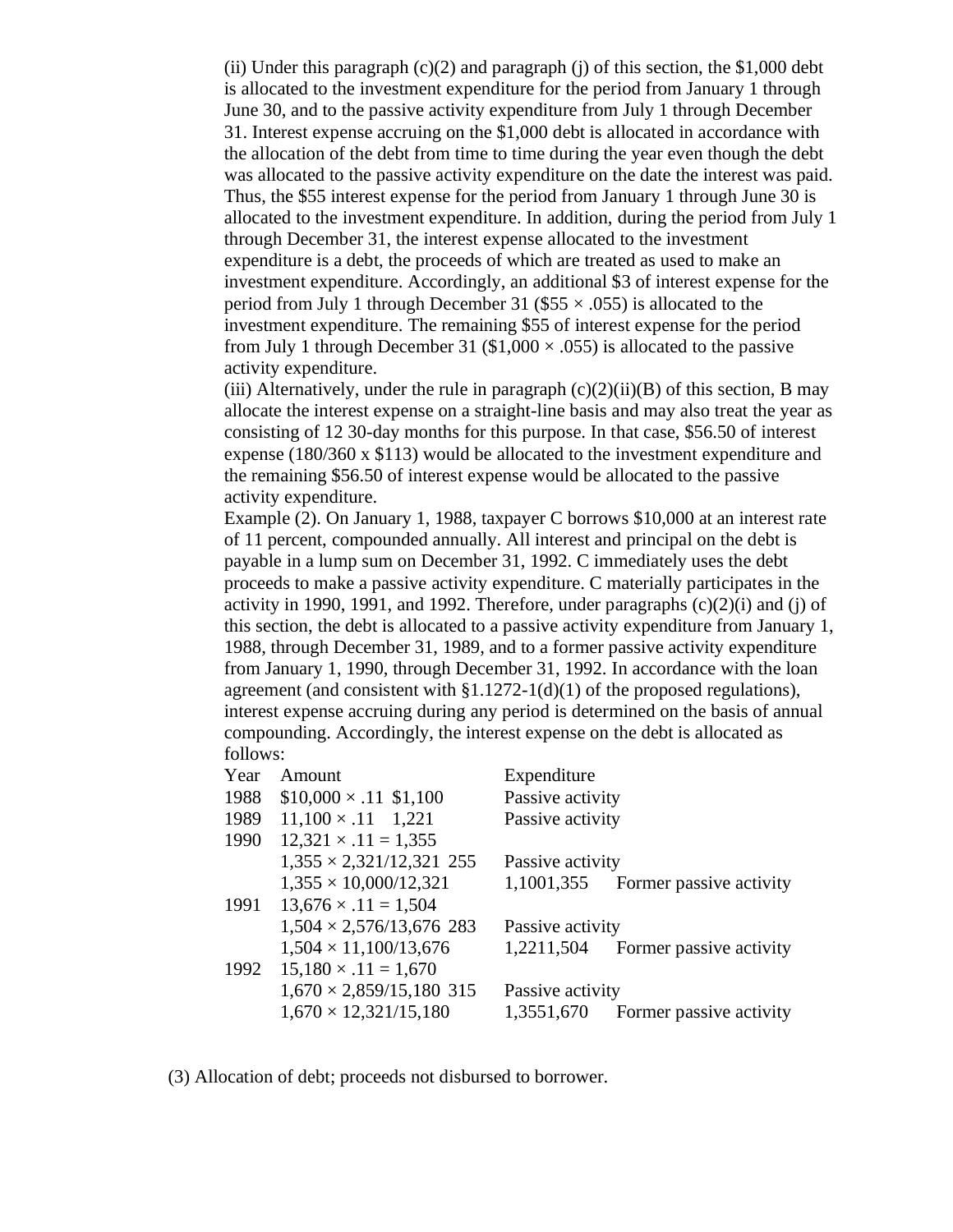(i) Third-party financing. If a lender disburses debt proceeds to a person other than the borrower in consideration for the sale or use of property, for services, or for any other purpose, the debt is treated for purposes of this section as if the borrower used an amount of the debt proceeds equal to such disbursement to make an expenditure for such property, services, or other purpose.

(ii) Debt assumptions not involving cash disbursements. If a taxpayer incurs or assumes a debt in consideration for the sale or use of property, for services, or for any other purpose, or takes property subject to a debt, and no debt proceeds are disbursed to the taxpayer, the debt is treated for purposes of this section as if the taxpayer used an amount of the debt proceeds equal to the balance of the debt outstanding at such time to make an expenditure for such property, services, or other purpose.

(4) Allocation of debt; proceeds deposited in borrower's account.

(i) Treatment of deposit. For purposes of this section, a deposit of debt proceeds in an account is treated as an investment expenditure, and amounts held in an account (whether or not interest bearing) are treated as property held for investment. Debt allocated to an account under this paragraph (c)(4)(i) must be reallocated as required by paragraph (j) of this section whenever debt proceeds held in the account are used for another expenditure. This paragraph (c)(4) provides rules for determining when debt proceeds are expended from the account. The following example illustrates the principles of this paragraph  $(c)(4)(i)$ :

Example. Taxpayer C, a calendar year taxpayer, borrows \$100,000 on January 1 and immediately uses the proceeds to open a noninterest-bearing checking account. No other amounts are deposited in the account during the year, and no portion of the principal amount of the debt is repaid during the year. On April 1, C uses \$20,000 of the debt proceeds held in the account for a passive activity expenditure. On September 1, C uses an additional \$40,000 of the debt proceeds held in the account for a personal expenditure. Under this paragraph  $(c)(4)(i)$ , from January 1 through March 31 the entire \$100,000 debt is allocated to an investment expenditure for the account. From April 1 through August 31, \$20,000 of the debt is allocated to the passive activity expenditure, and \$80,000 of the debt is allocated to the investment expenditure for the account. From September 1 through December 31, \$40,000 of the debt is allocated to the personal expenditure, \$20,000 is allocated to the passive activity expenditure, and \$40,000 is allocated to an investment expenditure for the account.

(ii) Expenditures from account; general ordering rule. Except as provided in paragraph  $(c)(4)(iii)(B)$  or  $(C)$  of this section, debt proceeds deposited in an account are treated as expended before-

(A) Any unborrowed amounts held in the account at the time such debt proceeds are deposited; and

(B) Any amounts (borrowed or unborrowed) that are deposited in the account after such debt proceeds are deposited.

The following example illustrates the application of this paragraph  $(c)(4)(ii)$ :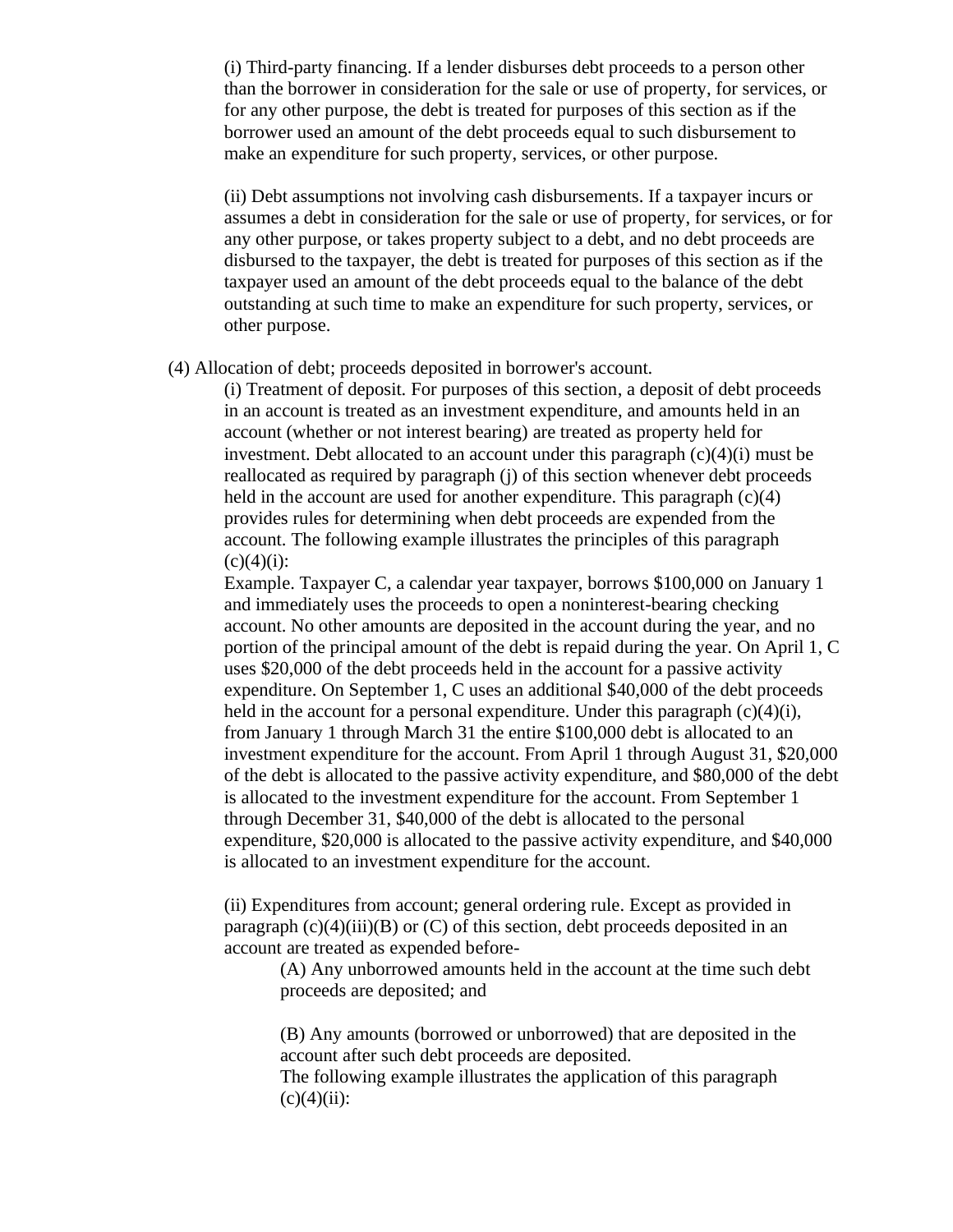Example. On January 10, taxpayer E opens a checking account, depositing \$500 of proceeds of Debt A and \$1,000 of unborrowed funds. The following chart summarizes the transactions which occur during the year with respect to the account:

| Date                                                                              | Transaction |                                                       |  |  |  |
|-----------------------------------------------------------------------------------|-------------|-------------------------------------------------------|--|--|--|
| January 10                                                                        |             | \$500 proceeds of Debt A and \$1,000 unborrowed funds |  |  |  |
| deposited                                                                         |             |                                                       |  |  |  |
| January 11                                                                        |             | \$500 proceeds of Debt B deposited                    |  |  |  |
| February 17                                                                       |             | \$800 personal expenditure                            |  |  |  |
| February 26                                                                       |             | \$700 passive activity expenditure                    |  |  |  |
| June 21                                                                           |             | \$1,000 proceeds of Debt C deposited                  |  |  |  |
|                                                                                   |             | November 24 \$800 investment expenditure              |  |  |  |
|                                                                                   |             | December 20 \$600 personal expenditure                |  |  |  |
| The \$800 personal expenditure is treated as made from the \$500 proceeds of Debt |             |                                                       |  |  |  |
| A and \$300 of the proceeds of Debt B. The \$700 passive activity expenditure is  |             |                                                       |  |  |  |
| treated as made from the remaining \$200 proceeds of Debt B and \$500 of          |             |                                                       |  |  |  |

treated as made from the remaining \$200 proceeds of Debt B and \$500 of unborrowed funds. The \$800 investment expenditure is treated as made entirely from the proceeds of Debt C. The \$600 personal expenditure is treated as made from the remaining \$200 proceeds of Debt C and \$400 of unborrowed funds. Under paragraph  $(c)(4)(i)$  of this section, debt is allocated to an investment expenditure for periods during which debt proceeds are held in the account.

(iii) Expenditures from account; supplemental ordering rules.

(A) Checking or similar accounts. Except as otherwise provided in this paragraph  $(c)(4)(iii)$ , an expenditure from a checking or similar account is treated as made at the time the check is written on the account, provided the check is delivered or mailed to the payee within a reasonable period after the writing of the check. For this purpose, the taxpayer may treat checks written on the same day as written in any order. In the absence of evidence to the contrary, a check is presumed to be written on the date appearing on the check and to be delivered or mailed to the payee within a reasonable period thereafter. Evidence to the contrary may include the fact that a check does not clear within a reasonable period after the date appearing on the check.

(B) Expenditures within 15 days after deposit of borrowed funds. The taxpayer may treat any expenditure made from an account within 15 days after debt proceeds are deposited in such account as made from such proceeds to the extent thereof even if under paragraph  $(c)(4)(ii)$  of this section the debt proceeds would be treated as used to make one or more other expenditures. Any such expenditures and the debt proceeds from which such expenditures are treated as made are disregarded in applying paragraph  $(c)(4)(ii)$  of this section. The following examples illustrate the application of this paragraph  $(c)(4)(iii)(B)$ :

Example (1). Taxpayer D incurs a \$1,000 debt on June 5 and immediately deposits the proceeds in an account ("Account A"). On June 17, D transfers \$2,000 from Account A to another account ("Account B"). On June 30, D writes a \$1,500 check on Account B for a passive activity expenditure. In addition, numerous deposits of borrowed and unborrowed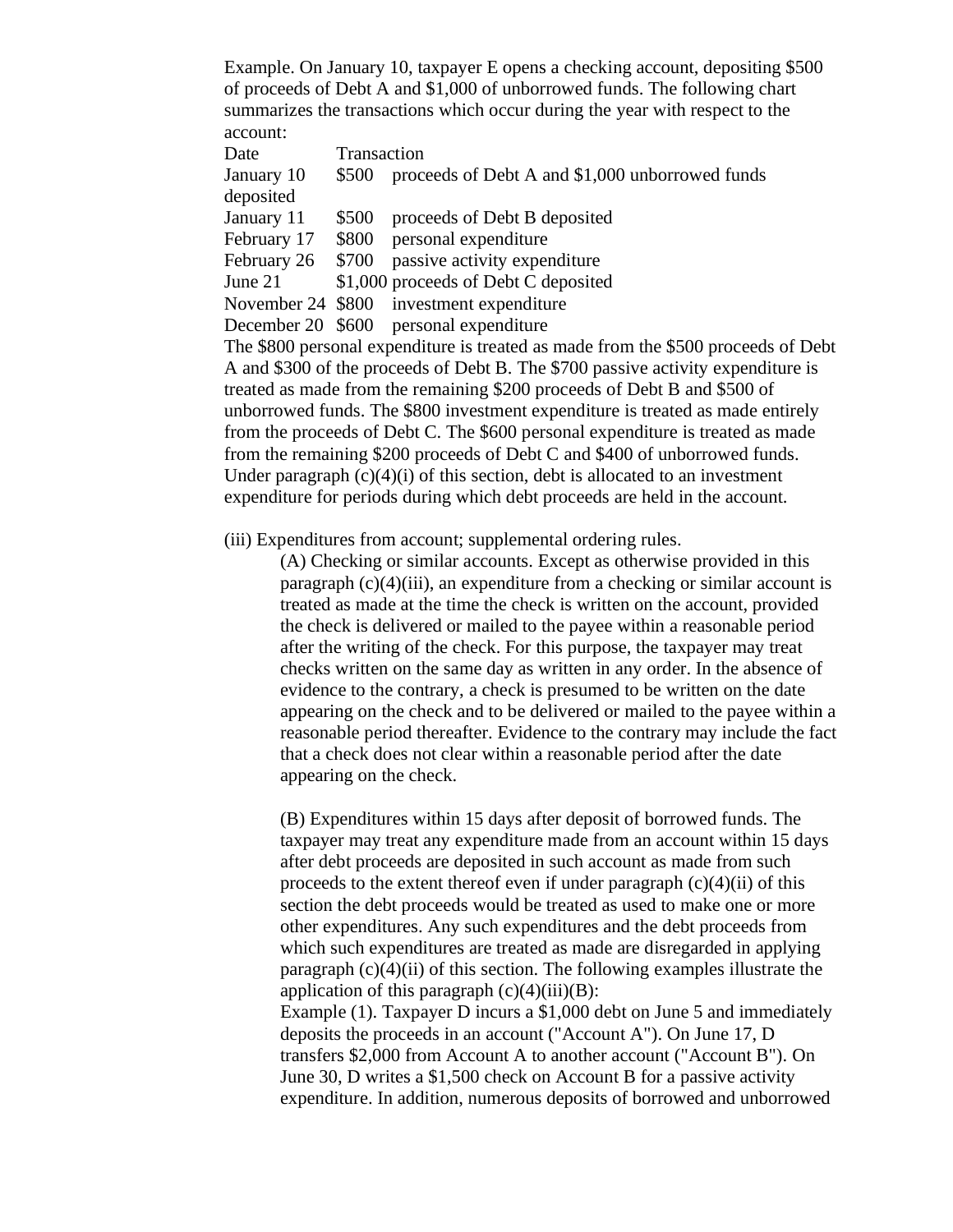amounts and expenditures occur with respect to both accounts throughout the month of June. Notwithstanding these other transactions, D may treat \$1,000 of the deposit to Account B on June 17 as an expenditure from the debt proceeds deposited in Account A on June 5. In addition, D may similarly treat \$1,000 of the passive activity expenditure on June 30 as made from debt proceeds treated as deposited in Account B on June 17. Example (2). The facts are the same as in the example in paragraph  $(c)(4)(ii)$  of this section, except that the proceeds of Debt B are deposited on February 11 rather than on January 11. Since the \$700 passive activity expenditure occurs within 15 days after the proceeds of Debt B are deposited in the account, E may treat such expenditure as being made from the proceeds of Debt B to the extent thereof. If E treats the passive activity expenditure in this manner, the expenditures from the account are treated as follows: The \$800 personal expenditure is treated as made from the \$500 proceeds of Debt A and \$300 of unborrowed funds. The \$700 passive activity expenditure is treated as made from the \$500 proceeds of Debt B and \$200 of unborrowed funds. The remaining expenditures are treated as in the example in paragraph  $(c)(4)(ii)$  of this section.

(C) Interest on segregated account. In the case of an account consisting solely of the proceeds of a debt and interest earned on such account, the taxpayer may treat any expenditure from such account as made first from amounts constituting interest (rather than debt proceeds) to the extent of the balance of such interest in the account at the time of the expenditure, determined by applying the rules in this paragraph  $(c)(4)$ . To the extent any expenditure is treated as made from interest under this paragraph  $(c)(4)(iii)(C)$ , the expenditure is disregarded in applying paragraph  $(c)(4)(ii)$  of this section.

(iv) Optional method for determining date of reallocation. Solely for the purpose of determining the date on which debt allocated to an account under paragraph  $(c)(4)(i)$  of this section is reallocated, the taxpayer may treat all expenditures made during any calendar month from debt proceeds in the account as occurring on the later of the first day of such month or the date on which such debt proceeds are deposited in the account. This paragraph  $(c)(4)(iv)$  applies only if all expenditures from an account during the same calendar month are similarly treated. The following example illustrates the application of this paragraph  $(c)(4)(iv):$ 

Example. On January 10, taxpayer G opens a checking account, depositing \$500 of proceeds of Debt A and \$1,000 of unborrowed funds. The following chart summarizes the transactions which occur during the year with respect to the account (note that these facts are the same as the facts of the example in paragraph  $(c)(4)(ii)$  of this section):

Date Date Transaction

| January 10 | \$500 proceeds of Debt A and \$1,000 unborrowed funds |
|------------|-------------------------------------------------------|
| deposited  |                                                       |
|            |                                                       |

January 11 \$500 proceeds of Debt B deposited

February 17 \$800 personal expenditure

February 26 \$700 passive activity expenditure